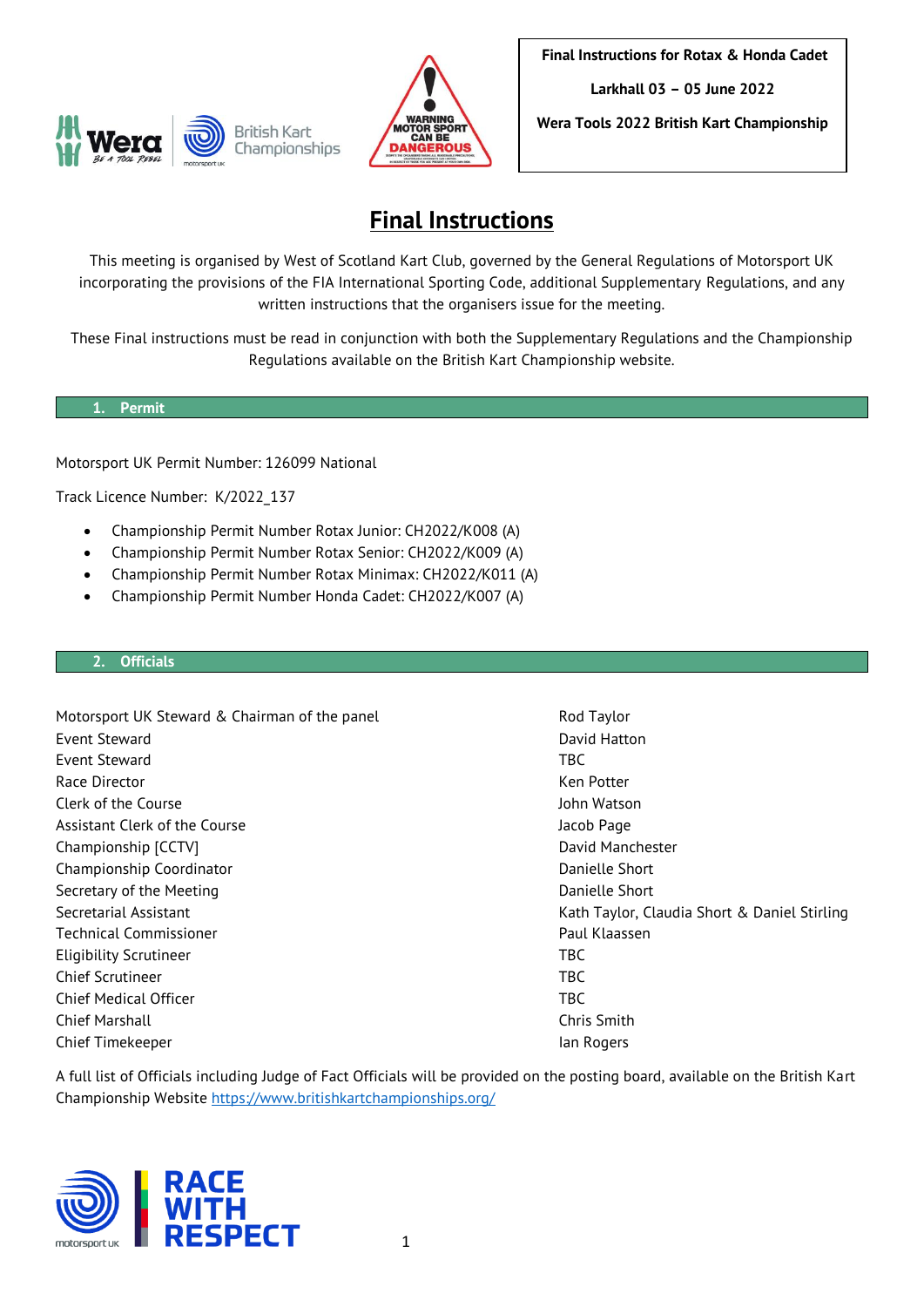

**Wera Tools 2022 British Kart Championship**

**3. Venue access & Parking Instructions**

Access to the venue for competitors and teams will be as follows:

**British Kart** 

Championships

- For 3-day meetings, Access to the venue is available from the Thursday immediately prior to the meeting from 9am for teams and 10am for Competitors.
- Any teams leaving equipment will be done so at their own risk. It is important that you park within your allocated area within the paddock. – any charges for electricity will be deemed as a contract between the team/competitor and the venue.
- It is prohibited to drill or stake the tarmac or hardstanding surface unless agreed by the venue.
- Cars are not permitted within the Paddock area.
- All cars and vehicles for overnight accommodation may be parked in a separate area. If you are staying at the venue overnight, you will need to advise the venue upon your arrival. Any charges will be payable to the circuit.

## **4. Team Managers responsibilities**

It is the responsibility of the Team manager to adhere to the following:

- Ensure your paddock area is left tidy and free of any rubbish when leaving the venue including but not limited to the following.
	- ➢ Used tyres
	- $\triangleright$  Fuel cans
	- ➢ PPE
	- $\triangleright$  Cable ties
- In order to achieve the above, Team Managers are required to leave their Entrant Licence with the Championship Coordinator in the Race Centre at the commencement of the event (Friday Morning) and will be able to collect their licence at the end of the event once the organisers are satisfied the working area is clear of rubbish.
- Any viewing Areas on team vehicles must have suitable handrails and are limited to a Maximum of 3 persons only at any one time. Any vehicle that doesn't have a fitted handrail must not be used for viewing. More information regarding working at height can be found here:<https://www.hse.gov.uk/work-at-height/the-law.htm>

## **5. Health & Safety**

At all times whilst in the confines of the of the venue, competitors should comply with the circuit Health & Safety guidance notes available on the clubs notice board.

#### **6. Paddock Areas**

- **Parents are responsible for the behaviour of their children**.
- Smoking & Vaping is prohibited within the Parc Ferme, Dummy Grid, Tyre Bay and Engine start areas.
- Engines must not be run before 9am and after 6pm for the duration of the event.
- Competitors and teams are responsible for removal of all waste from their paddock area, including but not limited to tyres & fuel cans. Domestic rubbish must be placed in the bins provided.

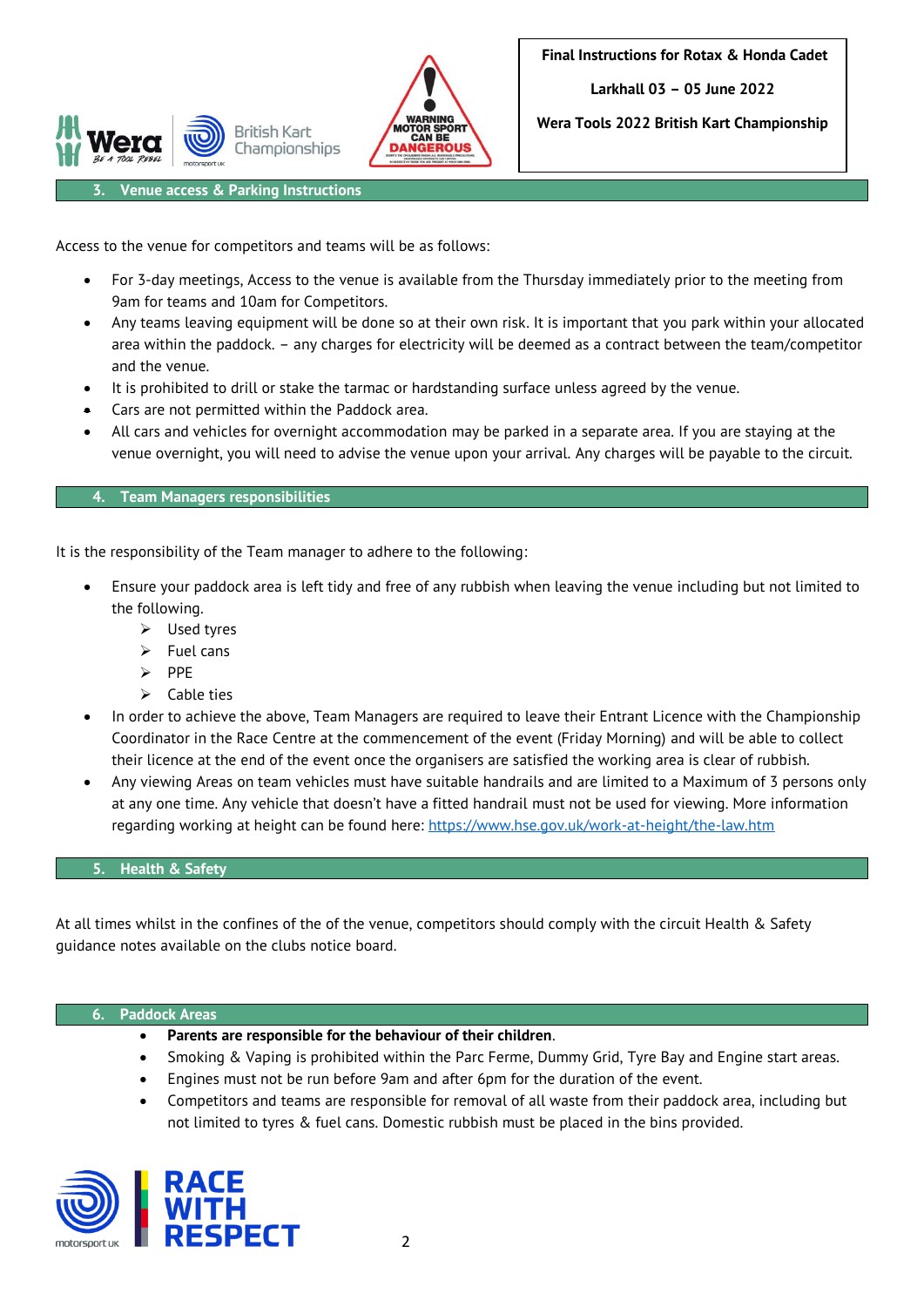



**Wera Tools 2022 British Kart Championship**

- Competitors and teams must ensure all trailing cables are suitably covered with cable protection mats or other suitable means ensuring there is no tripping hazard.
- The Maximum speed in the paddock is 5mph.
- Karts must not be driven in the paddock
- All lanes in the paddock must be ALWAYS kept clear in case of the need for emergency vehicle access.
- Pit bikes, push bikes, skates or skateboards, scooters (including electric scooters), mopeds, boards, space hoppers or ball games are not permitted within the confines of the track and surrounding enclosures nor on the approach road to the circuit at any time. **Anyone breeching the above may be reported to the Stewards of the meeting (with the exception of official vehicles) and may be fined a minimum of £100 for each offence.**
- Vehicles may only be driven in the paddock by a person who holds an appropriate RTA licence.
- Any person found to be bringing the club into disrepute or damaging any area of the paddock or track will be subject to the disciplinary procedures of the organising club.
- All generators in the paddock must be turned off by 11pm each evening.
- Competitors must have present A fire extinguisher complying with 2022 Karting Yearbook B.12 at all times whilst in the paddock.
- Dogs & Cats will be allowed in the pit area but must be always kept on a lead. Dogs & Cats are not allowed on the track at any time.
- To protect the integrity & image of the sport, Pease ensure all kart equipment remains inside the awning.

# **7. Timetable of events**

Signing On, Scrutineering, Tyre Collection/Barcode Recording, Drivers Briefing and all other official duties to be carried out by the competitor are detailed in the Official Timetable available on the British Kart Championship Website under Official Documents.<https://www.britishkartchampionships.org/official-documents/> Please ensure you regularly check the official online notice board for any Event Bulletins and changes will be published. <https://www.britishkartchampionships.org/>

- ▶ Signing On & Event Documentation from Wednesday 1<sup>st</sup> June until 9am on Saturday 4<sup>th</sup> June. **You must be signed on before you go on track**
- ➢ Signing on Marshalls & Officials Club officials please sign on with the club. British Kart Championship officials please sign on with the link you will receive via email.
- ➢ Drivers Briefing
	- $\circ$  Senior Rotax 8.30am Friday 3<sup>rd</sup> June (in the Race Centre)
	- $\circ$  Junior Rotax 8.45am Friday 3<sup>rd</sup> June (in the Race Centre)
	- $\circ$  Mini Max 9am Friday 3<sup>rd</sup> June (in the Race Centre)
	- $\circ$  Honda Cadet 9.15am Friday 3<sup>rd</sup> June (in the Race Centre)
- ➢ Scrutineering
	- $\circ$  For all Classes Scrutineering via the online link and must be completed by 10.45am on Saturday 4<sup>th</sup> June.
- ➢ **Physical Scrutineering & Championship Controlled Restrictor collection for the Mini Max class will take place in the Scrutineering Bay on Saturday 4 th June from 8am – 9am**
- ➢ Tyre collection & Barcoding Wet Tyres must be registered when collecting your race slick tyres. All Barcodes should be entered onto the Electronic Scrutineering card.

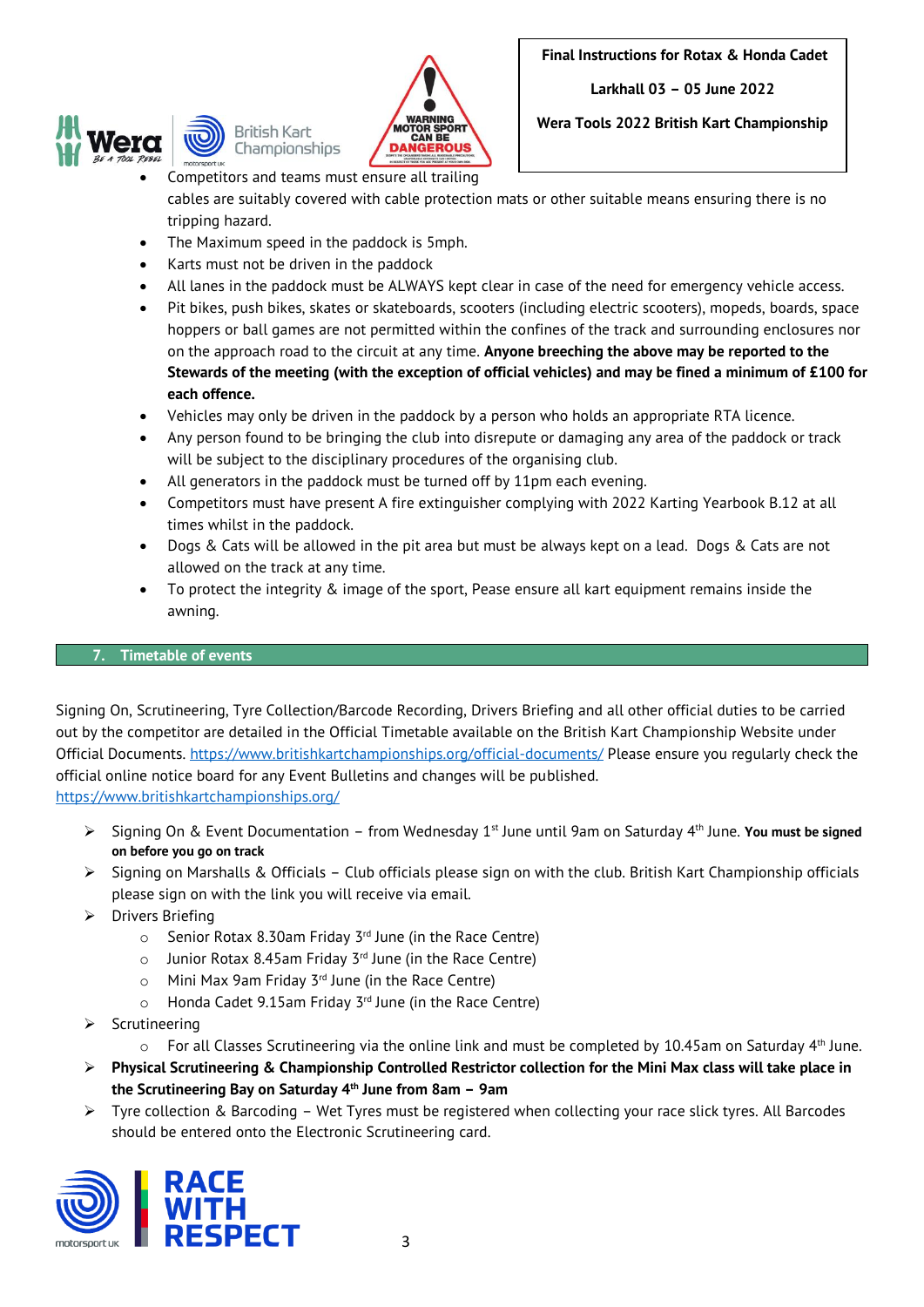



**Wera Tools 2022 British Kart Championship**

- o Thursday 2<sup>nd</sup> June 3pm -6pm
- o Friday 3 rd June 8am 10am
- $\circ$  Saturday 4<sup>th</sup> June 8am 9am for any driver not attending Friday
- o Sunday, Tyre Recycling & Wet tyre bagging & Sealing 1pm 4pm
- ➢ Fuel Collection
	- o Thursday 2<sup>nd</sup> June 4pm 6pm
	- $\circ$  Friday 3<sup>rd</sup> June 8am 11am/12 noon 3pm/4pm-5.30pm
	- o Saturday 4<sup>th</sup> June 8am 11am/12 noon 3pm **This is the last chance to collect fuel for the event.**

It is the responsibility of the competitor to ensure they always adhere to the timetable.

## **8. Technical**

## **FUEL**

Fuel Will be available at the times stated above and in the Official Timetable

- Only the Championship Control Fuel & Oil must be used from first Practice onwards on Friday Morning.
- The Championship control Fuel is from a single batch and specifically marked.
- Any other fuel purchased prior to the British Championships season will fail a fuel test.
- ID should be shown when collecting fuel.
- Petrol is to be used as fuel and not for any other purpose.
- Competitors remain responsible for the removal of their Fuel drums/cans at the end of the meeting.

PLEASE NOTE: If you have previously used fuel from another source and not suitably cleaned through the fuel system and/or container your fuel could be contaminated and therefore you may fail a fuel test. – Please be satisfied your fuel cannot be contaminated.

# **CLASS TECHNICAL EXPERT**

The following are nominated as the Class Technical Expert

- Rotax John Gravett
- Honda Cadet Technical Commissioner

## **Honda Cadet – Controlled Exhaust Distribution Saturday 4th June 9am – 9.30am in the Scrutineering Bay**

## **PARC FERME**

Any drivers that are selected to go through the scales/weighbridge, must ensure they have permission to leave Parc Ferme by the Technical Commissioner or the Person(s) the Technical Commissioner designates.

**9. Timed Qualification & Event Scoring** 

Timed Qualification – For All classes Timed Qualification format will be as per Championship Regulation;

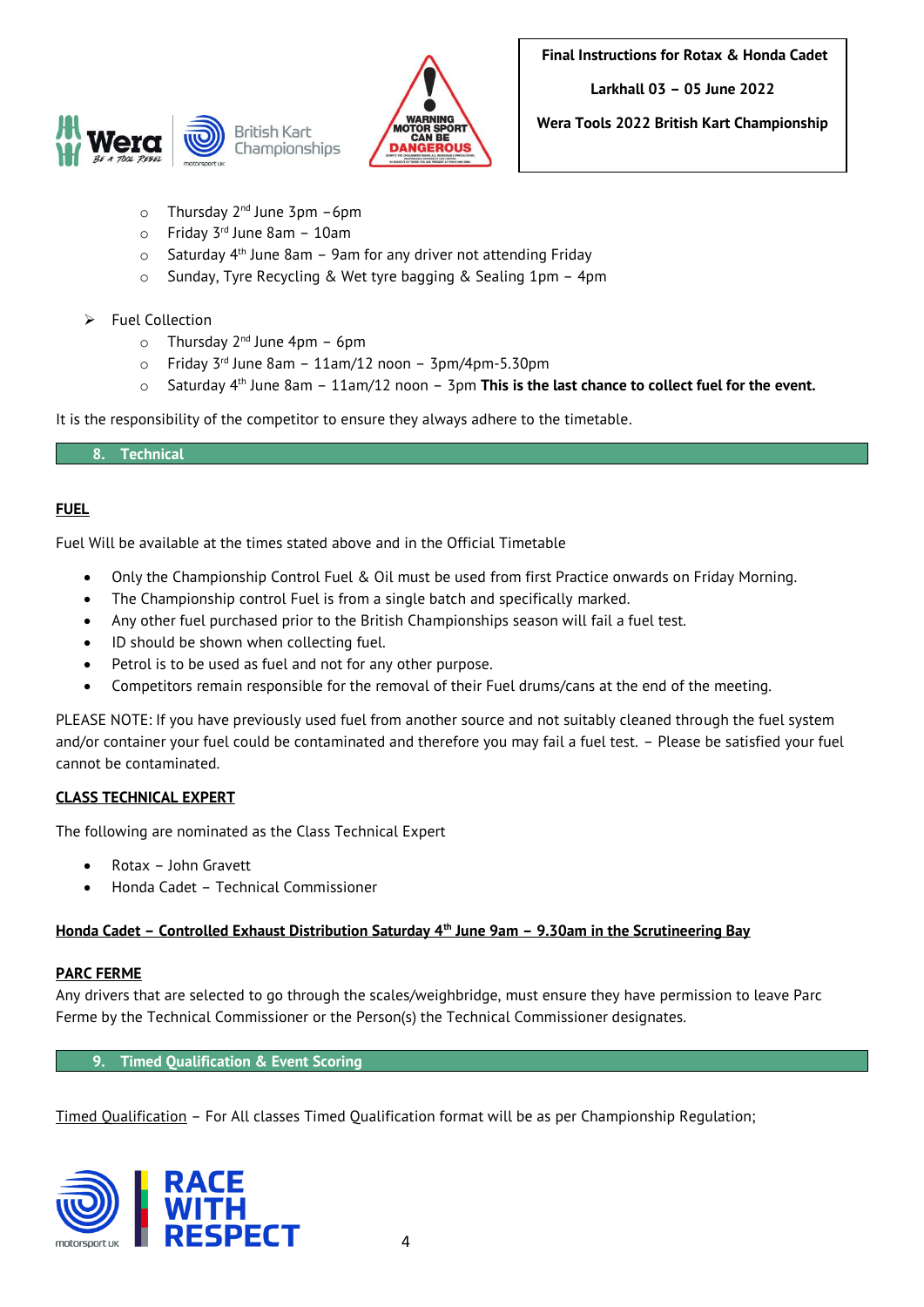



**Wera Tools 2022 British Kart Championship**

3.8.8.1 Option 1 - Driver's average time calculated from their

fastest 3 laps during their timed qualifying session will be used as their qualifying time for drivers completing less than the required minimum 3 laps their average lap time will still be calculated and then ranked initially by laps completed and then by average time behind drivers completing more than 3 laps. Should a driver have their fastest lap cancelled due to a penalty then the next fastest 3 laps will be used for calculating their average time.

3.8.8.2 If there is more than one session the fastest average time achieved in the fastest session (fastest average time overall) will be given 1st place 2nd place goes to the fastest average time in the other session 3rd place to the 2nd fastest in the fastest session (or fastest in the 3rd session if one is required) and so on to determine the combined results order.

# **Please note that Practice 8 will be as per the Timed Qualifying Groups – Junior & Senior Rotax drivers please check your groups.**

For this event the Championship points scoring is as follows.

3 Championship point scores are available.

- Intermediate Classification (heat points)
- Pre Final points
- Final points

The awarded Championship points for each of these three scores are as follows; 65 pts for 1st place, 62 pts for 2nd place, 60 pts for 3rd place, 59 points for 4th place and decreasing by 1 point.

# **10. Driving Standards/Utilisation of a Drive through Penalty (after the race)**

A 5 second penalty (drive through) may be imposed after the race subject to the following:

C.2.3.2.1. Where the Clerk of the Course has the ability to validate incidents during the race, via circuit cameras with a nominated Judge of Fact, an in race 5 second time penalty may be applied. This should usually follow the display of a warning flag/under investigation notification and will not be subject to protest or appeal.

# **11. Unfair Practice - Gaining an Unfair Advantage/Driving Standards**

Competitors are reminded of GR U.12.5.8 – GR Q.12.21 applies to driving standards. Therefore, any driver considered to be baulking or blocking another driver may be penalised including by the display of the black flag. A driver who consistently places their kart on a line that is not that recognised as the racing line in an effort to prevent being overtaken may be given a penalty or subject to black flag. Only ONE defensive move is permitted before any corner and having made that move the driver is then committed to that line on the track (Q.12.21.1). Lap times/data may be taken into consideration as well as any moving images and or reports.

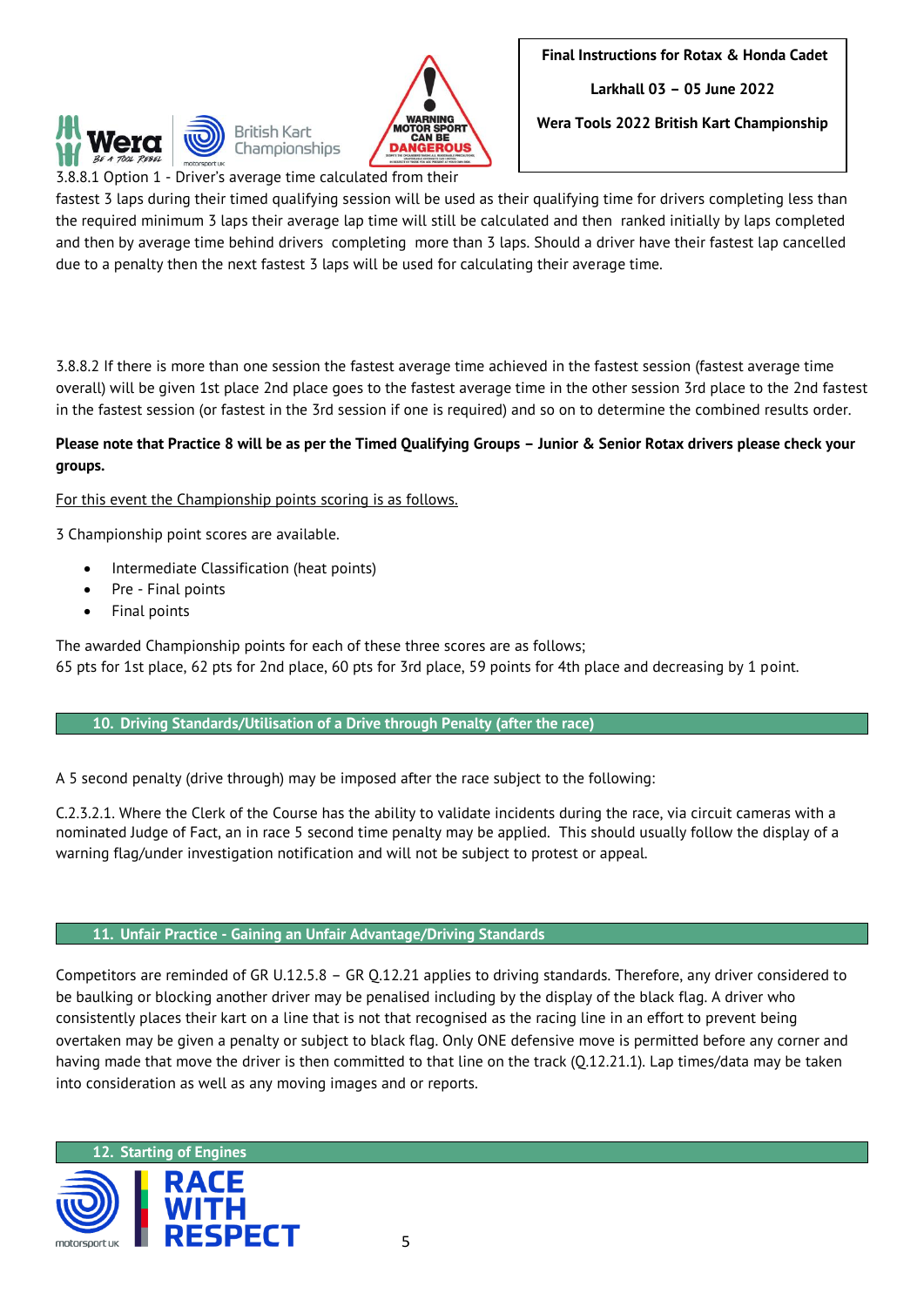



**Wera Tools 2022 British Kart Championship**

If permitted by the Chief Scrutineer to start an engine in the designated area which the fenced area at the entrance to the dummy grid Please note that this is restricted to **10 seconds maximum,** and this will be monitored. – Engines are not permitted to be started anywhere else in the paddock. Penalties may be applied if this is not adhered to.

## **13. Parc Ferme/Dummy grid/Holding Areas**

Front fairings must be detached on the entry to Parc Ferme/Dummy Grid/Holding Areas from Timed Qualifying onwards.

## **14. Transponder Fitting**

All transponders must be correctly fitted in accordance with Section F of the Motorsport UK Karting Yearbook 2022 (gold book) Transponder brackets must be used to hold the transponder and transponders must not be cable tied to the seat.

For further information on the correct fitment of the transponder, please refer to the following link: [https://www.motorsport-timing.co.uk/pdf/transponders.pdf](https://eur02.safelinks.protection.outlook.com/?url=https%3A%2F%2Fwww.motorsport-timing.co.uk%2Fpdf%2Ftransponders.pdf&data=02%7C01%7CDanielle.Short%40motorsportuk.org%7Cf824c2c6ec81463934b208d83c79a4ed%7C63a2da0237564d81baedec1930321ea4%7C0%7C0%7C637325840448998301&sdata=t%2FIG9JROWeWLxc2BhD0fFm00ya8lB2X1hEV1Xvm9d%2FU%3D&reserved=0)

#### **15. Championship Sponsors.**

Referring to the Championship sponsors requirements, Wera Tools & Demon Tweeks & any other Championship Partners to display their decals, please ensure you follow the officials of the meeting instructions on the placement of any Championship sponsors decals. Stickers and any other requirements for the sponsors will be available from the Race Centre. Locations for the stickers can be found here.

[https://www.britishkartchampionships.org/content/uploads/2021/12/2022-British-Karting-Championship-Logo-Layouts-](https://www.britishkartchampionships.org/content/uploads/2021/12/2022-British-Karting-Championship-Logo-Layouts-20-04-2022.pdf)[20-04-2022.pdf](https://www.britishkartchampionships.org/content/uploads/2021/12/2022-British-Karting-Championship-Logo-Layouts-20-04-2022.pdf)

### **16. Social Media & Race with Respect**

Motorsport UK and the British kart Championships request that all participants, competitors, teams, officials & Marshalls familiarise themselves with the Motorsport UK social media Policy & Race with Respect code along with any Social Media guidance the organising club issue.

Any negative or detrimental posting on social media will be reviewed by Motorsport UK who will operate a zero tolerance towards any participants responsible for any postings or behaviour which may be deemed extremely detrimental for the sport. For safeguarding matters please contact Danielle Short available in the Race Centre.

**17. Cameras & Go Pros**

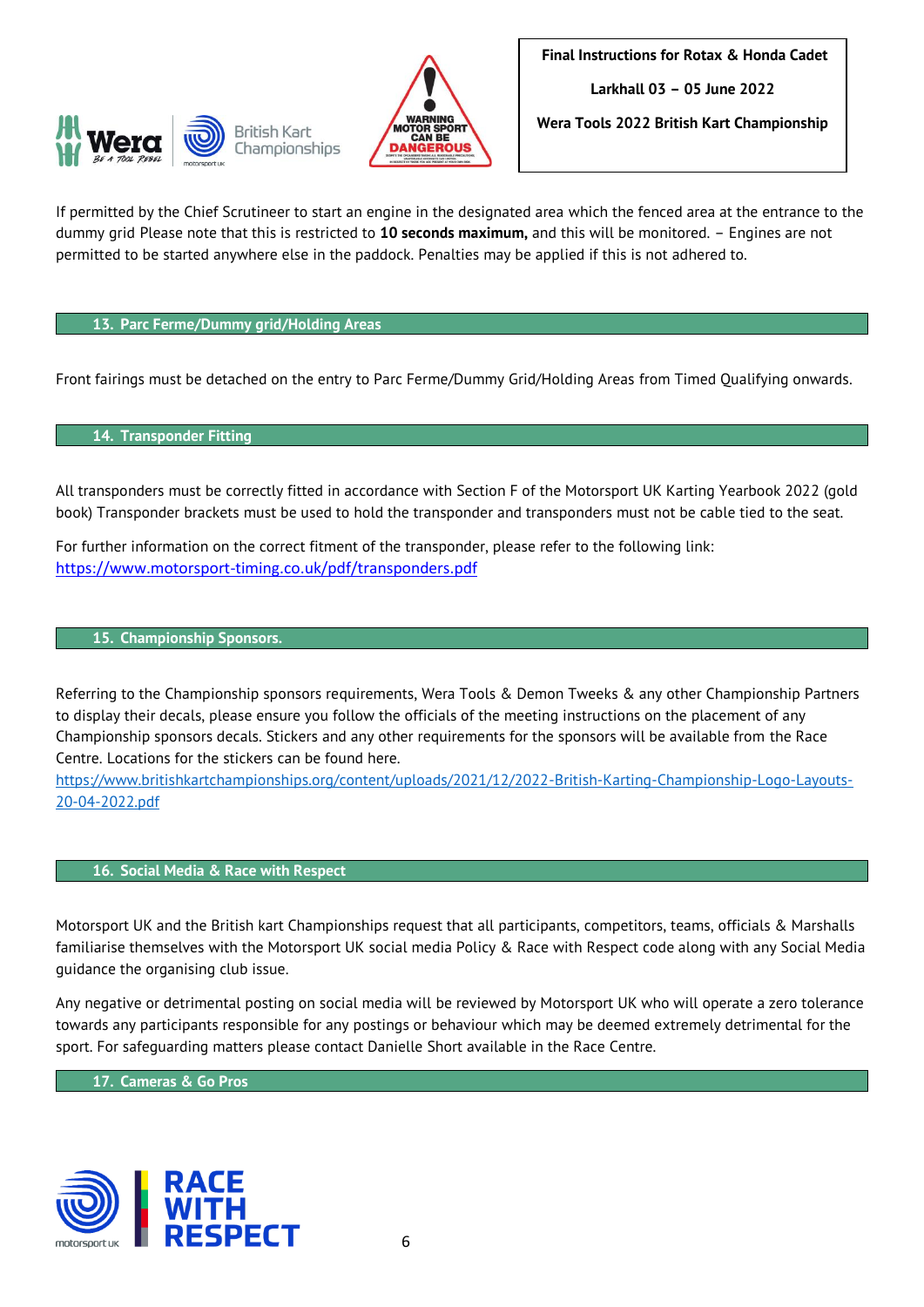



**Wera Tools 2022 British Kart Championship**

Cameras and Go Pros are permitted during all practice sessions for

personal use only. From Timed Qualifying onwards no on kart cameras are permitted unless requested by the organisers for media purposes. Cameras attached to helmets are prohibited at all times.

## **18. Passes**

All mechanics will be registered for the Championship and will receive a pass/licence which will permit access to the event, Parc Ferme & the Dummy Grid. No other team representative is permitted access to Parc Ferme & the Dummy Grid

without specific authority of the officials. Should any team member or supporter be in restricted areas without authority they will be reported to the stewards of the meeting.

All Team Managers & Engine Preparers will be registered for the Championship and hold a pass/licence. This will allow access to the event.

#### **19. Safeguarding**

The club safeguarding officer will be on duty throughout the weekend and is the person who you should contact during this weekend's meeting if you have any concerns. West of Scotland Kart Club safeguarding officer is Gill Tonge T: +44 (0) 7951785211. The Championship Safeguarding officer is Michelle Doran

## **20. Alcohol & Drugs Testing**

Alcohol & Drug testing may be taking place this weekend. If you are selected, you will be notified after one of your sessions. Evading or refusing to sign the notification will be taken as refusal to comply.

The consumption of Alcohol within the paddock areas is prohibited while the track is 'live'.

#### **21. Filming**

The designated production company (Alpha live) will be filming during the weekend, including filming clips for social media. Your co-operation will be greatly appreciative for any interviews & photos during the weekend which will be representing Motorsport UK Karting and the British kart Championships.

## **22. Motorsport UK Staff**

Staff from Motorsport UK will be in attendance during the weekend and please don't hesitate to speak with them if you have any matters you wish to discuss.

#### **23. Judicial Hearings**

Motorsport UK may be video and or audio recording all British Kart Championship Steward's hearing for judicial & training purposes. Motorsport UK will not distribute the recordings to third parties. In conjunction with the circuit tannoy system, the Secretary of the meeting may contact you via text message to inform you of any Steward's hearings you are required to attend. All protest and appeals will be made electronically, and the form can be downloaded from the